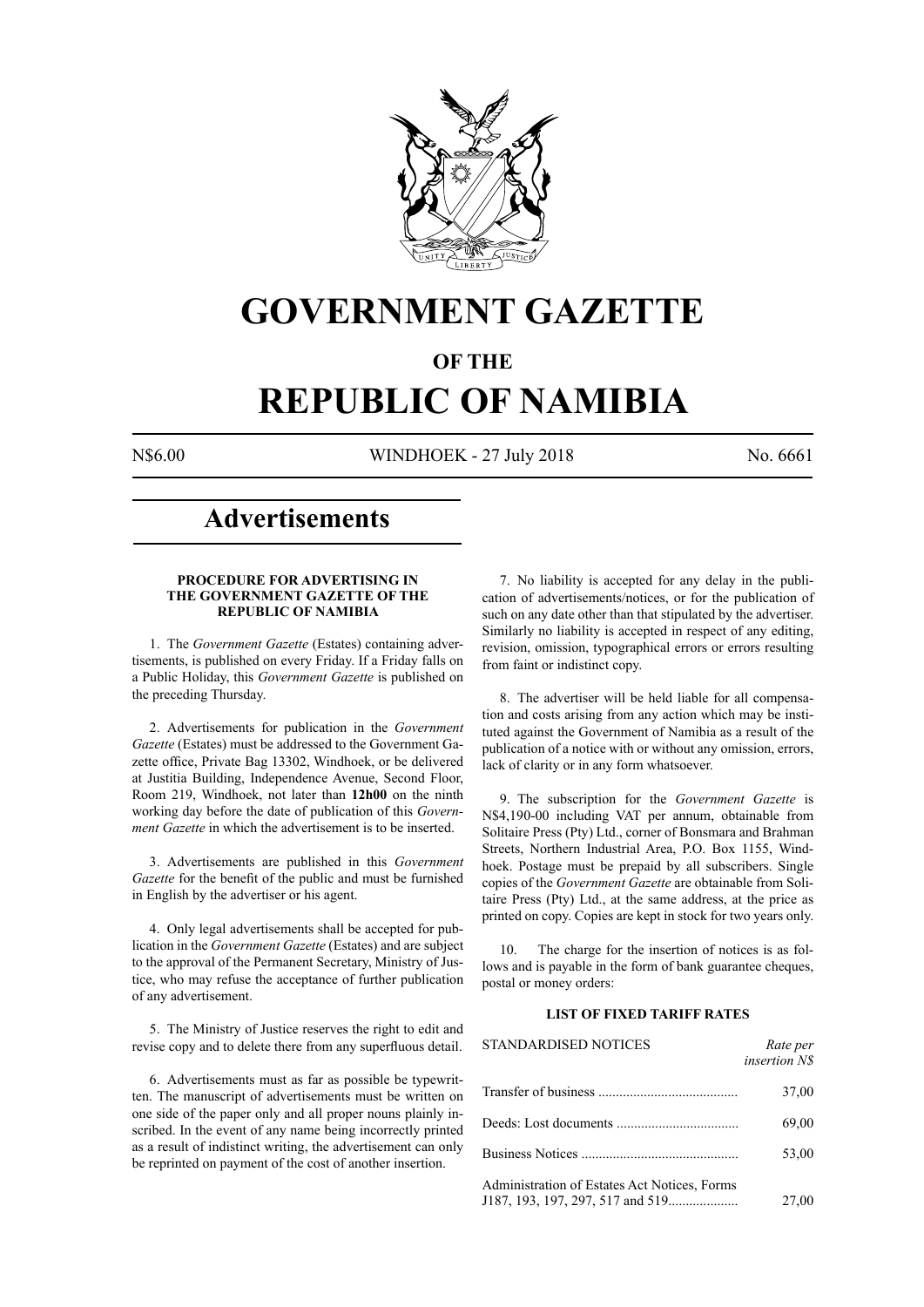| Insolvency Act and Companies Act Notices:                                                                                                                                                               | 48,00  |
|---------------------------------------------------------------------------------------------------------------------------------------------------------------------------------------------------------|--------|
| N.B. Forms 2 and 6 additional statements according<br>to word count table, added to the basic tariff.                                                                                                   | 333,00 |
| Naturalisation notices (including a reprint for the                                                                                                                                                     | 27,00  |
| Unclaimed moneys - only in the Government<br>Gazette, closing date 15 January (per entry of                                                                                                             | 13,00  |
|                                                                                                                                                                                                         | 53,00  |
|                                                                                                                                                                                                         | 27,00  |
| <b>NON-STANDARDISED NOTICES</b>                                                                                                                                                                         |        |
| Company notices:                                                                                                                                                                                        |        |
| Short notices: Meetings, resolutions, offers of<br>compromise, conversions of companies, voluntary<br>windings-up, etc.: closing of members' registers<br>for transfer and/or declarations of dividends | 120,00 |
| Declaration of dividends with profit statements,                                                                                                                                                        | 267,00 |
| Long notices: Transfers, changes in respect of<br>shares or capital, redemptions, resolutions,                                                                                                          | 373,00 |
|                                                                                                                                                                                                         | 120,50 |

#### **FORM J 187**

#### **LIQUIDATION AND DISTRIBUTION ACCOUNTS IN DECEASED ESTATES LYING FOR INSPECTION**

In terms of section 35(5) of Act 66 of 1965, notice is hereby given that copies of the liquidation and distribution accounts (first and final, unless otherwise stated) in the estates specified below will be open for the inspection of all persons interested therein for a period of 21 days (or shorter or longer if specially stated) from the date specified or from the date of publication hereof, whichever may be the later, and at the offices of the Master and Magistrate as stated.

Should no objection thereto be lodged with the Master concerned during the specified period, the executor will proceed to make payments in accordance with the accounts.

1845/2013 BEZUIDENHOUT Albertus, 501223- 00106, 74 Coronation Street, Nossobville, Gobabis. Hendrina Hilda Bezuidenhout, 60101700466. Gobabis. Windhoek. FNB Fiduciary Namibia (Pty) Ltd, P.O. Box 448, Windhoek, Namibia.

1929/2017 IVULA Selma, 42110400463, Oshana. Oshakati. Windhoek. FNB Trust Services Namibia (Pty) Ltd, P.O. Box 448, Windhoek, Namibia.

695/2018 TJIJENDA Christina, 55080100915, Erf No. 1874, Clemence Kapuuo Street, Katutura. Windhoek. Windhoek. FNB Trust Services Namibia (Pty) Ltd, P.O. Box 448, Windhoek, Namibia.

| Liquidators' and other appointees' notices                    | 80,00                     |
|---------------------------------------------------------------|---------------------------|
| Gambling house licences/Liquor licences                       | 120,00                    |
| SALES IN EXECUTION AND OTHER PUBLIC SALES:                    |                           |
|                                                               | 207,00                    |
| Public auctions, sales, tenders and welfare<br>organisations: | 69,00<br>171,00<br>253,00 |
| ORDERS OF THE COURT                                           |                           |

| Provisional and final liquidations or                  |        |
|--------------------------------------------------------|--------|
|                                                        | 157,00 |
| Reduction of change in capital mergers, offers         |        |
|                                                        | 373,00 |
| Judicial managements, <i>curator bonis</i> and similar |        |
|                                                        | 373,00 |
|                                                        | 48.00  |
| Supersession and discharge of petitions (J.158)        | 40,00  |
|                                                        |        |

11. The charge for the insertion of advertisements other than the notices mentioned in paragraph 10 is at the rate of N\$13,00 per cm double column. (Fractions of a cm must be calculated as a cm).

12. No advertisements shall be inserted unless the charge is prepaid. Cheques, drafts, postal or money orders must be made payable to the Ministry of Justice, Private Bag 13302, Windhoek.

1828/2012 OELOFSE Jan Harm, 34071200286, Farm Okonjati, No. 516, Otjiwarongo. Otjiwarongo. Windhoek. Henner Diekmann, P.O. Box 24217, Windhoek.

271/2018 VISSER Johannes Andries, 4101040- 0177, No. 5 Mark Street, Mariental, Namibia. Mariental. Windhoek. Advance Wealth Management (Pty) Ltd, P.O. Box 86568, Eros, Windhoek.

1491/2017 KATUPOSE Immanuel, 6101070600208, Windhoek. Windhoek. Girley Katupose, Erf 2096, Kakelaar Street, Khomasdal, Windhoek.

1409/2017 SHILYOMUNHU Paulina, 60072701- 056, Erf No. 2208, Omumbonde Street, Okuryangava, Windhoek. Namibia. Nakamhela Attorneys, Kessler Flats 7, 2 Teinert Street, P.O. Box 5691, Windhoek.

913/2017 LUKAS Vinisia, 60072900121, Erf No. 5558, Erastus Amgabeb Street, Donkerhoek. Windhoek. Nakamhela Attorneys, Kessler Flats 7, 2 Teinert Street, P.O. Box 5691, Windhoek.

 $\frac{1}{2}$ 

#### **FORM J 193**

#### **NOTICE TO CREDITORS IN DECEASED ESTATES**

All persons having claims against the estates mentioned below are hereby called upon to lodge their claims with the executors concerned, within 30 days (or otherwise as indicated) calculated from the date of publication hereof. The information is given in the following order: Estate number, surname and Christian names, date of birth, identity number, last address,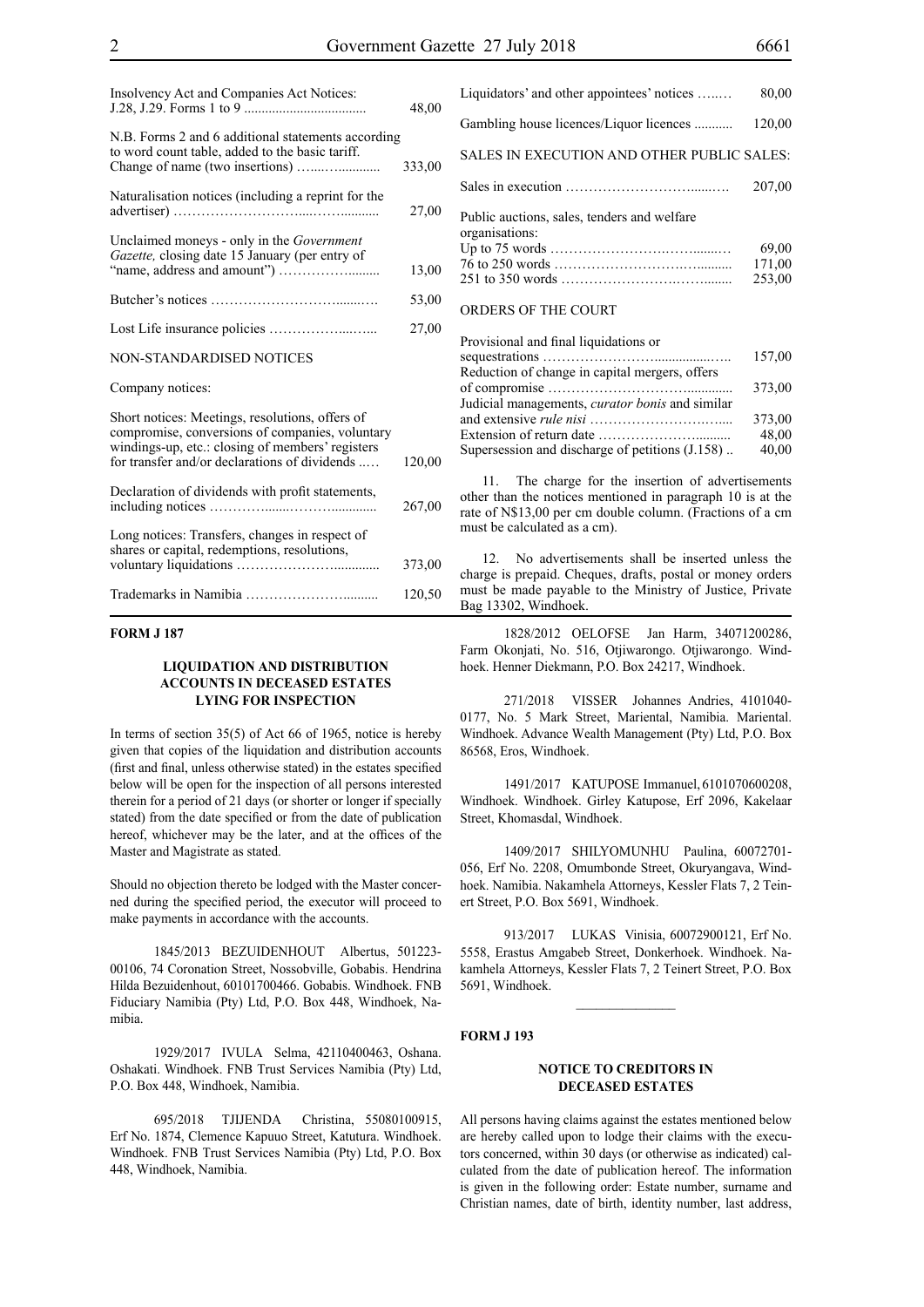date of death; surviving spouse's names, surname, date of birth and identity number; name and address of executor or authorised agent, period allowed for lodgement of claims if other than 30 days.

909/2018 VAN DER MERWE James, Windhoek, 5 March 1961, 61030510016, Walvis Bay, 4 May 2018. Bank Windhoek Ltd, P.O. Box 15, Windhoek.

920/2018 LOUW Daniel Jacobus, Windhoek, 29 August 1935, 35082900137, Khomas, 7 June 2018. Bank Windhoek Ltd, P.O. Box 15, Windhoek.

124/2018 STEENKAMP Marthinus Christoffel, Windhoek, 5 August 1951, 51080500448, Oranjemund, 20 December 2017. Bank Windhoek Ltd, P.O. Box 15, Windhoek.

481/2018 BEUKES Karel Petrus Jacobus, Windhoek, 3 May 1958, 58050300153, Walvis Bay, 8 November 2018. Martha Magrietha Magdalena Beukes, 66070710118. Standard Executors & Trustees, P.O. Box 2164, Windhoek, Namibia.

947/2018 NAGEL Deon Wilhelm, Windhoek, 3 September 1966, 66090300411, Kwameh Nkrumah No. 1224, Oshakati, 23 May 2018. Marionet Nagel, 18 March 1968, 68031810079, FNB Trust Services Namibia (Pty) Ltd, P.O. Box 448, Windhoek, Namibia.

978/2018 KOEPP Annelore, Windhoek, 22 June 1926, 26062200076, No. 4 Epukiro, Eros, 28 June 2018. FNB Trust Services Namibia (Pty) Ltd, P.O. Box 448, Windhoek, Namibia.

1058/2018 BOTES Waylon Raynor, Windhoek, 21 October 1984, 84102110143, Erf 368, Block F, Rehoboth, 26 June 2018. FNB Fiduciary Namibia (Pty) Ltd, P.O. Box 448, Windhoek, Namibia.

1068/2018 SPANGENBERG Zelda Ann, Windhoek, 28 January 1956, 56012800029, Farm Omupanda No. 130, Okahandja, 27 June 2018. Andre Spangenberg, 4 December 1954, 54120400026. FNB Fiduciary Namibia (Pty) Ltd, P.O. Box 448, Windhoek, Namibia.

821/2018 NYAU Moses, Windhoek, 18 July 1962, Erf No. 4780, Ongwediva, 15 December 2004. FNB Trust Services Namibia (Pty) Ltd, P.O. Box 448, Windhoek, Namibia.

1060/2018 AUGUSTO Mutongeni, Windhoek, 6 May 1978, 78050600424, Karasburg, 1 March 2018. FNB Trust Services Namibia (Pty) Ltd, P.O. Box 448, Windhoek, Namibia.

1678/2011 IMANUEL Stefanus, Windhoek, 6 September 1952, 52090600330, Erf No. 2571, Okuryangava, Windhoek, 22 April 2006. Dr. Weder, Kauta & Hoveka Inc., 3rd Floor, WKH House, Jan Jonker Road, Ausspannplatz, P.O. Box 864, Windhoek, Namibia.

433/2007 VAN WYK Magrieta, Windhoek, 7 March 1924, 24030700055, Erf No. 159, Block F, Rehoboth, 25 April 2006. Dr. Weder, Kauta & Hoveka Inc., 3rd Floor, WKH House, Jan Jonker Road, Ausspannplatz, P.O. Box 864, Windhoek, Namibia.

938/2018 VAN KRADENBURG Gloudina Maria, Windhoek, 1 August 1931, 31080100105, Huis Deon Louw Old Age Home, Gobabis, 11 June 2018. M.W.G. Liebenberg, P.O. Box 13, Mariental.

1004/2016 CLOETE Joseph Albertus, Windhoek, 57092700108, Erf 199, Arandis, 2 October 2005. ENSafrica / Namibia (incorporated as LorentzAngula Inc.), No. 3 Ground Floor, The Business Park, Sam Nujoma Avenue, Walvis Bay.

1207/2016 HANEKOM Pieter, 21 October 1956, 56102100093, Khomas Region, 16 April 2016. Executrust (Pty) Ltd, P.O. Box 32098, Windhoek.

930/2018 UHEUA Batseba Hikuepi, Windhoek, 9 May 1956, 56050900108, Grootfontein, 8 November 2015. Fisher, Quarmby & Pfeifer, P.O. Box 37, Windhoek.

652/2016 PIENAAR Helena Catharina, Windhoek, 28 January 1946, 46102800096, Okahandja, 8 May 2015. Stefanus Gerhardus Pienaar, 42040900225. Cronjé & Co., No. 1 Charles Cathral Street, Olympia, Windhoek.

915/2018 GREEFF Johannes Hendrik Jasper, Windhoek, 14 February 1975, 75021400010, 158 Gamsa Street, Kleine Kuppe, Windhoek, 5 April 2018. Veritas Eksekuteurskamer (Pty) Ltd, 140 Mandume Ndemufayo Avenue, Windhoek.

1261/2017 DU PLESSIS Pieter Willem, Windhoek, Usakos, 2 March 1938, 38030200056, Erf 45A Kaiser Wilhelm Street, Usakos, 20 May 2017. Veritas Eksekuteurskamer (Pty) Ltd, 140 Mandume Ndemufayo Avenue, Windhoek.

899/2018 LYNERS Roger Warren Stleger, Windhoek, 24 September 1971, 71092400192, Erf 4714, Hans Dietrich Gentscher Street, Khomasdal, Windhoek, 30 April 2018. Veritas Eksekuteurskamer (Pty) Ltd, 140 Mandume Ndemufayo Avenue, Windhoek.

1382/2017 KAMTUKWATA Maria Nathuu, Windhoek, 75112300221, Erf No. 54, Mondesa, Swakopmund, 23 September 2009. Masiza Law Chambers, 246 Nangolo Mbumba Drive, Walvis Bay, Namibia.

632/2018 LUDEWIG Barbara Elfriede Ruth, 13 March 1926, 26031300028, Farm Schoenfeld, Omaruru District, Namibia, 9 July 2017. Chris Brand Attorneys, 4 Chateau Street, Windhoek.

2127/2011 KASHANA Daniel, Windhoek, 6 May 1957, 5705060202, Outapi, 8 May 2011. Kazavanga Consultancy Services, P.O. Box 27034, Windhoek.

417/2018 LIKOKOTO Francis Kakona, Windhoek, 21 May 1941, 41052100155, Katima Mulilo, 3 March 2017. Sibeya & Partners Legal Practitioners, No. 9, Erf 3812, March Street, Windhoek-North, Windhoek.

1015/2018 KAURIKOMEHO Levy, Windhoek, 18 November 1931, 31111800065, Post Otjitaazu, Otjinene, 1 June 2018. Kempen-Maske Legal Practitioners, P.O. Box 55, Gobabis.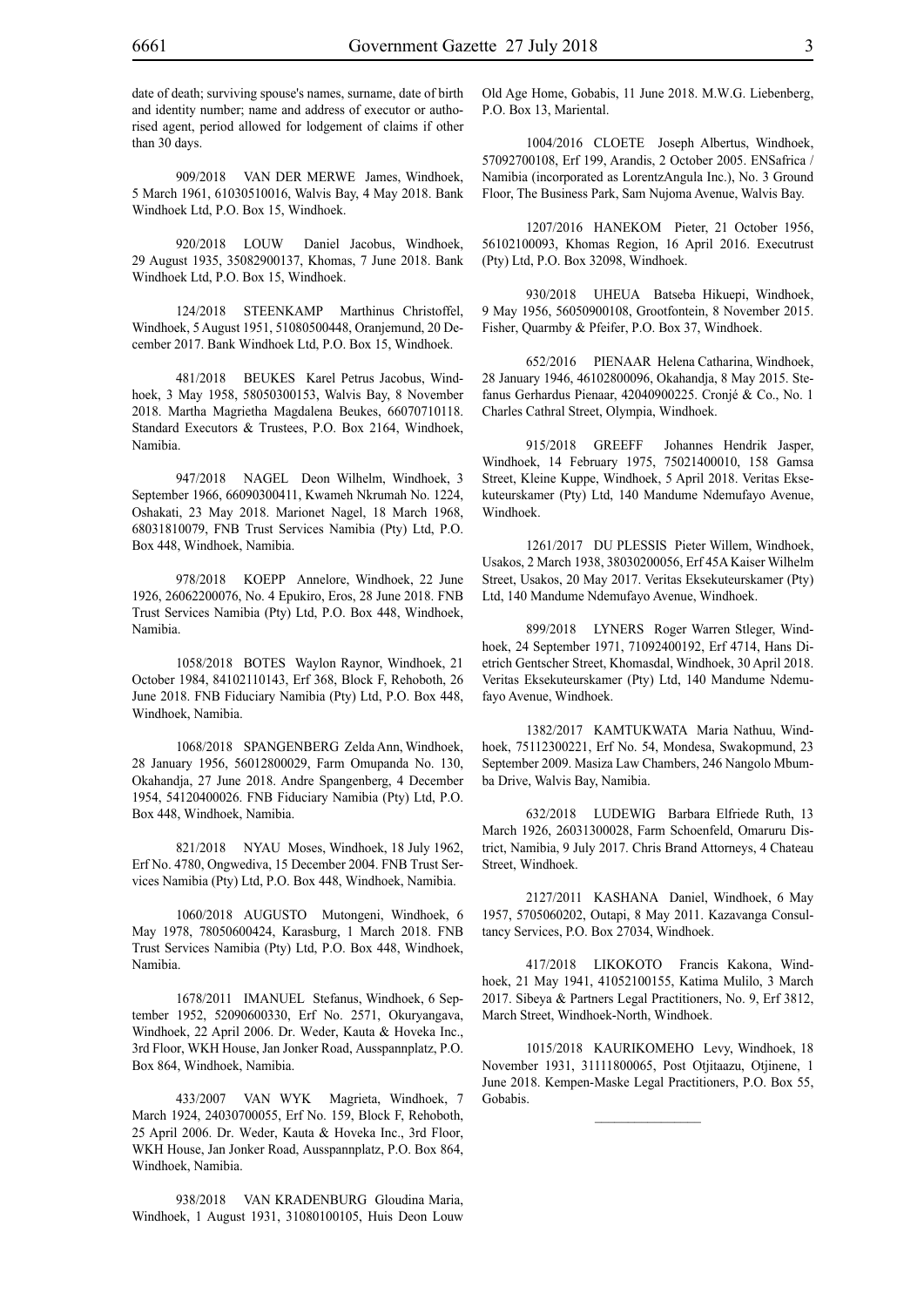#### **FORM 4**

#### **LIQUIDATION ACCOUNTS AND PLANS OF DISTRIBUTION OR CONTRIBUTION IN SEQUES-TRATED ESTATES OR COMPANIES BEING WOUND UP**

Pursuant to section 77 of the Co-operatives Act 1996 (as amended) notice is hereby given that the liquidation accounts and plans of distribution or contribution in the estates or companies/cooperatives mentioned below, will lie for inspection of creditors at the offices of the Registrar of Co-operatives, Luther Street, Windhoek and Investment Trust Company (Pty) Ltd .The particulars given are the following order: Name and description of estate/cooperative, description of account, place of account lying for inspection.

W07/12 **DB Electrical Distributors and Lightning Close Corporation** (In Liquidation). Amended First and Final Liquidation and Distribution Account. Office of the Master of the High Court, Windhoek for a period of 14 days as from the publishing date. Alwyn van Straten, P.O. Box 32098, Windhoek..

#### **CASE No. HC-MD-CIV-ACT-CON-2017/00071 IN THE HIGH COURT OF NAMIBIA**

In the matter between:

#### **STANDARD BANK NAMIBIA LIMITED** Plaintiff

and

#### **NOLAN EDWARD TITUS** Defendant

#### **NOTICE OF SALE IN EXECUTION OF IMMOVABLE PROPERTY**

Pursuant to Judgment of the above Honourable Court granted on **8 SEPTEMBER 2017**, the following immovable property will be sold without reserve and voetstoots by the Deputy Sheriff of the District of **REHOBOTH** on **15 AUGUST 2018** at **10H00** at ERF NO. B 769, REHOBOTH, REPUBLIC OF NAMIBIA.

| <b>CERTAIN:</b> | Erf No. B 769, Rehoboth |
|-----------------|-------------------------|
| SITUATE:        | In the Town of Rehoboth |

(Registration Division "M") Hardap Region

- MEASURING: 1051 (one nil five one) square metres
- CONSISTING OF: 3 x Bedrooms with Build In Cupboard, 1 x Kitchen, 2 x Bathrooms, 1 x Lounge, 1 x TV Room, Tiles on floor, 1 x Bedroom Flat, 2 x Garages, Boundary Walls

The "Conditions of Sale-in-Execution" will lie for inspection at the office of the Deputy Sheriff at REHOBOTH and at the Head Office of Plaintiff at WINDHOEK and Plaintiff's Attorneys, Fisher, Quarmby & Pfeifer, at the under mentioned address.

Dated at WINDHOEK this 7th day of JUNE 2018

FISHER, QUARMBY & PFEIFER LEGAL PRACTITIONER FOR Plaintiff Cnr Robert Mugabe Avenue & Thorer Street Entrance in Burg Street PO BOX 37 WINDHOEK  $\frac{1}{2}$ 

#### **IN THE MAGISTRATE'S COURT FOR THE DISTRICT OF WINDHOEK**

#### **HELD AT WINDHOEK CASE NO: 4134 OF 2017**

### In the matter between:

#### **BODY CORPORATE OF FAIRVIEW MANSIONS** Execution Creditor

and

#### **DALINA TAVEYA STEPHANUS** Execution Debtor

#### **NOTICE OF SALE IN EXECUTION**

IN EXECUTION of a Judgment granted by the above Honourable Court against the Execution Debtor on **15 September 2017**, the following property will be sold by public auction on **9 August 2018,** at **12H00** by the Messenger of the Court for the district of **Windhoek** in front of the Magistrate's Court, Mungunda Street, Katutura, Windhoek:

- (a) Section No. 10 as shown and more fully described on Section Plan No. 81/2013 in the development scheme known as Fairview Mansions, in respect of the land and building or buildings, situate at Erf 6644, Windhoek, in the Municipality of Windhoek, Registration Division "K", Khomas Region, of which the floor area, according to the said Sectional Plan, is 156 (One Hundred and Fifty Six) square metres in extent; and
- (b) An undivided share in the common property in the development scheme, apportioned to that Section in accordance with the participation quota as endorsed on that Sectional Plan.

HELD under Sectional Deed of Transfer No. ST 1971/2016, with all fixed improvements thereon.

Alleged improvements: 1 x Kitchen, 1 x Lounge, 2 x Bedrooms, 1 x Bathroom with Separate Toilet, 1 x Tandem Garage.

#### **MAIN CONDITIONS OF SALE:**

- 1. The Sale is subject to the provisions of the Magistrate's Court Act 32 of 1944, as amended.
- 2. The property will be sold "voetstoots" according to the existing title deed.
- 3. One tenth of the purchase price will be payable immediately after the Sale in cash, the balance against transfer to be secured by a bank or building society guarantee.
- 4. The complete conditions of Sale may be inspected at the office of the Messenger of the Court, Windhoek (Tel no: 248568) and at the Plaintiff's Attorneys' offices at the undermentioned address.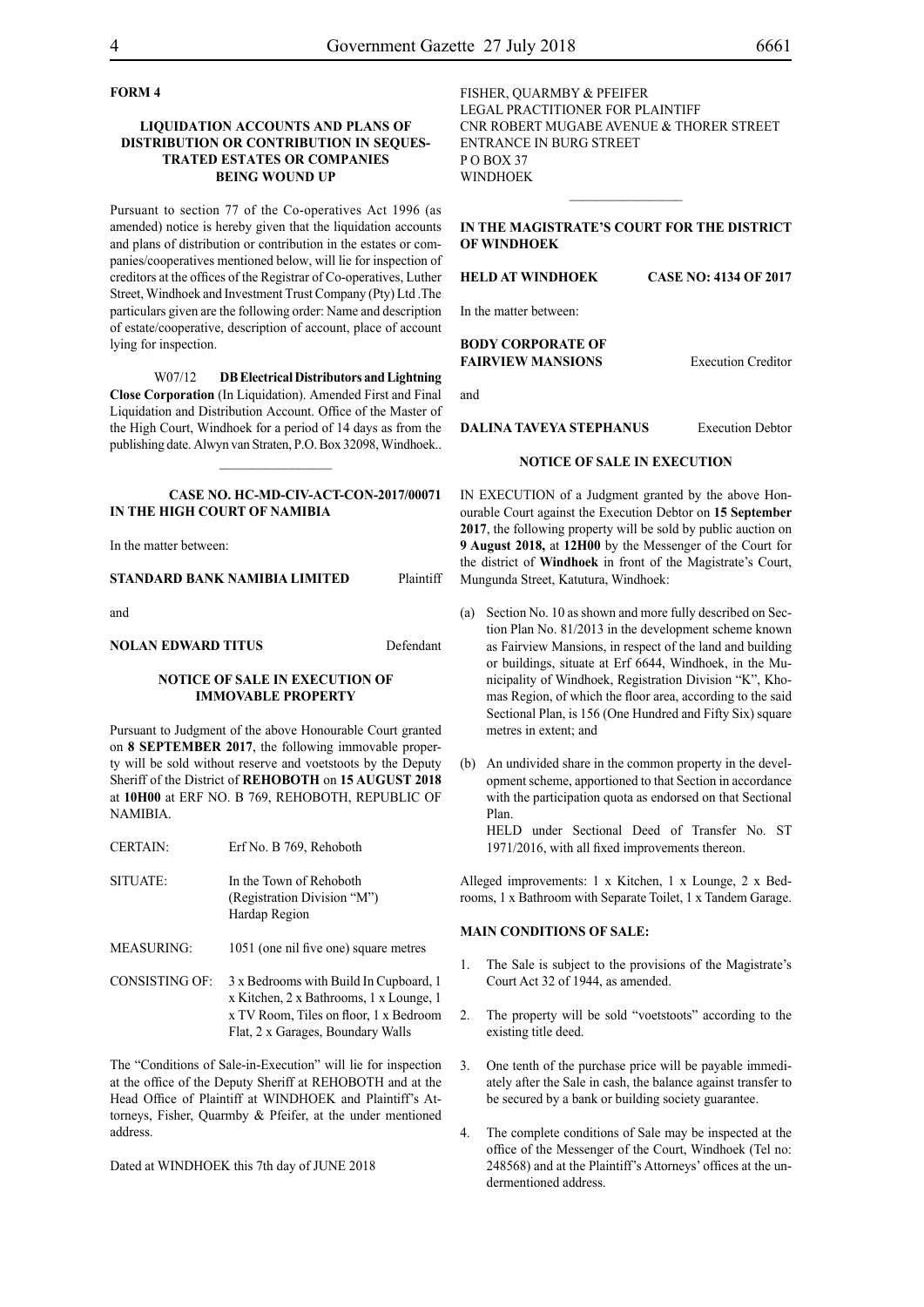5. The sale will be in Namibian Dollars and no bid less than N\$1,00 (ONE NAMIBIAN DOLLAR) will be accepted.

DATED AT WINDHOEK on 15 JUNE 2018.

VAN DER MERWE-GREEFF ANDIMA INC. ATTORNEYS FOR Plaintiff / EXECUTION CREDITOR 28 CHURCH STREET WINDHOEK

#### **IN THE MAGISTRATE'S COURT FOR THE DISTRICT OF WINDHOEK**

**HELD AT WINDHOEK CASE NO: 3784 OF 2017**

In the matter between:

#### **BODY CORPORATE OF HOCHLAND VILLAGE** Execution Creditor

and

**ROJAS MANYAME** First Execution Debtor **NETTY MANYAME** Second Execution Debtor

#### **NOTICE OF SALE IN EXECUTION**

IN EXECUTION of a Judgment granted by the above Honourable Court against the Execution Debtors on **15 September 2017**, the following property will be sold by public auction on **9 August 2018,** at **10H00** by the Messenger of the Court for the district of Windhoek in front of the Magistrate's Court, Mungunda Street, Katutura, Windhoek:

- (a) Section No. 18 as shown and more fully described on Section Plan No. 23/1993 in the development scheme known as Hochland Village, in respect of the land and building or buildings, situate at Windhoek, in the Municipality of Windhoek, Registration Division "K", Khomas Region, of which the floor area, according to the said Sectional Plan, is 61 (Sixty One) square metres in extent; and
- (b) An undivided share in the common property in the development scheme, apportioned to that Section in accordance with the participation quota as endorsed on that Sectional Plan.

HELD under Certificate of Registered Sectional Title No. 23/1993(18)(UNIT), dated 16 July 1993, with all fixed improvements thereon.

Alleged improvements: 2 x Bedroom (with build-in cupboards); 1 x Kitchen (with build-in cupboards), 1 x Lounge, 1 x Bathe/ Toilet combinations, Carport.

#### **MAIN CONDITIONS OF SALE:**

- 1. The Sale is subject to the provisions of the Magistrate's Court Act 32 of 1944, as amended.
- 2. The property will be sold "voetstoots" according to the existing title deed.
- 3. One tenth of the purchase price will be payable immediately after the Sale in cash, the balance against transfer to be secured by a bank or building society guarantee.
- 4. The complete conditions of Sale may be inspected at the office of the Messenger of the Court, Windhoek (Tel no: 248568) and at the Plaintiff's Attorneys' offices at the undermentioned address.
- 5. The sale will be in Namibian Dollars and no bid less than N\$1,00 (ONE NAMIBIAN DOLLAR) will be accepted.

DATED AT WINDHOEK on 15 JUNE 2018.

VAN DER MERWE-GREEFF ANDIMA INC. ATTORNEYS FOR Plaintiff / EXECUTION CREDITOR 28 CHURCH STREET WINDHOEK

#### **Case Nr. HC-MD-CIV-ACT-CON-2017/04441 IN THE HIGH COURT OF NAMIBIA MAIN LOCAL DIVISION, WINDHOEK**

In the matter between:

**STANDARD BANK NAMIBIA LIMITED** Plaintiff

and

#### **ELMARIE EMMERENCIA HANSEN** Defendant

#### **NOTICE OF SALE IN EXECUTION**

In EXECUTION of a Judgment of the High Court of Namibia, given on **13 April 2018**, a Judicial Sale by PUBLIC AUC-TION will be held of and at the undermentioned immovable property on **8 AUGUST 2018** at **10h00** at Erf 536, Block G, Extension 2, Rehoboth of a:

| <b>CERTAIN:</b>   | Erf No. Rehoboth Extension 2-536                                         |
|-------------------|--------------------------------------------------------------------------|
| SITUATE:          | In the Town of Rehoboth.<br>(Registration Division "M")<br>Hardap Region |
| <b>MEASURING:</b> | 425 (four two five) square metres;                                       |
| HELD:             | By Land Title Number Ext 2-536                                           |
| SUBJECT:          | To such conditions as set out in the<br>aforesaid Title Deed             |

The following improvements are on the property (although nothing in this respect is guaranteed):

l x kitchen; l x lounge; l x dining; 3 x bedrooms; 2 x bath / toilet; l x garage

The property will be sold by the Deputy Sheriff to the highest bidder subject to the conditions of sale.

The conditions of sale to be read out by the Deputy Sheriff, Rehoboth, at the time of the sale and which conditions may be inspected prior to the sale at the offices of the Deputy Sheriff Rehoboth, and at the offices of ENSafrica Namibia (incorporated as Lorentz Angula Inc.), Ground Floor, Unit 4, Ausspann Plaza, Dr. Agostinho Neto Road, Windhoek.

Dated at WINDHOEK on this 19th of JUNE 2018.